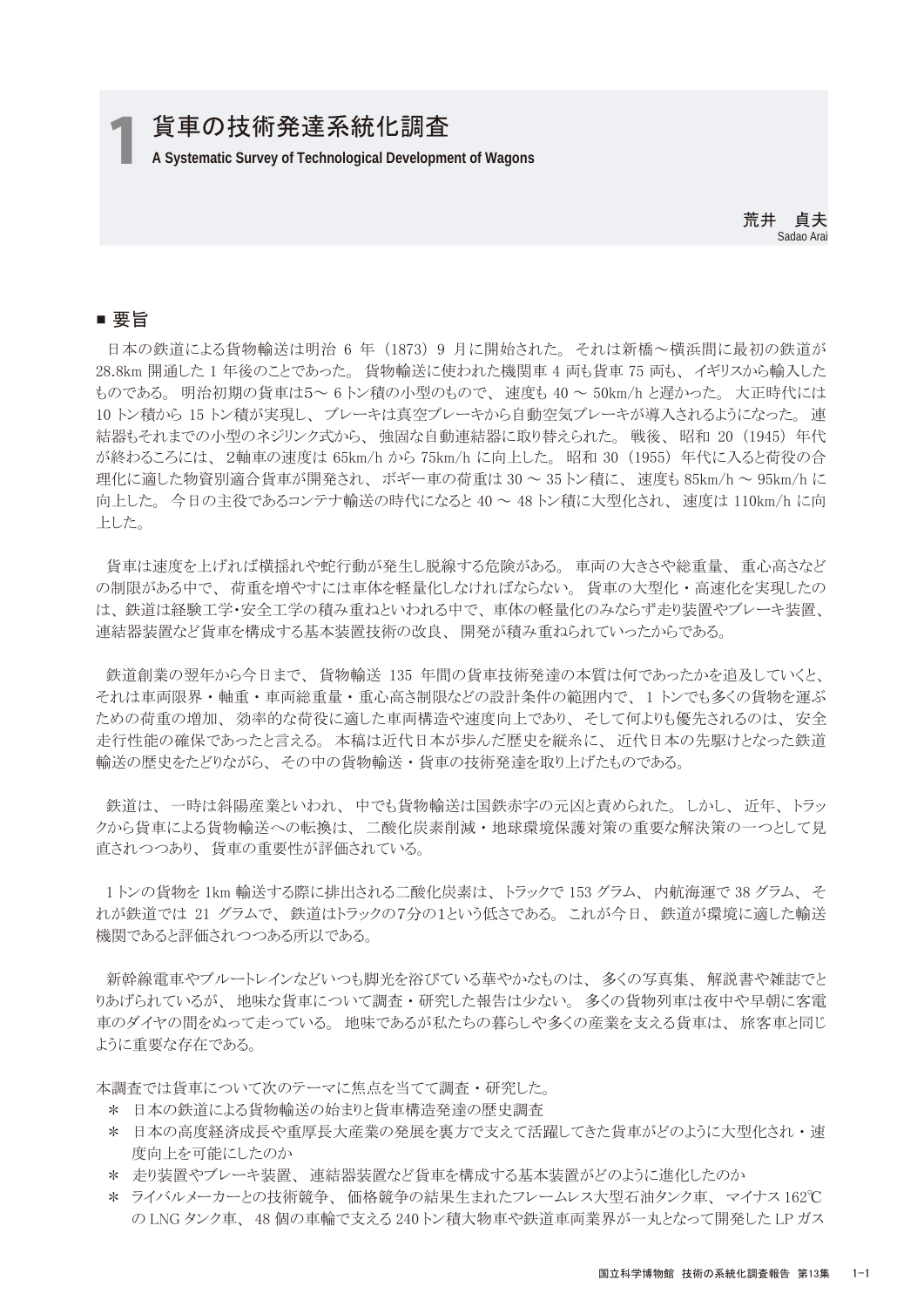タンク車などの私有貨車がいかにして開発されたのか

 \* 21 世紀に入って新幹線電車輸出を成し遂げた蔭には、 多くの鉄道車両輸出や、 現地国産化協力など海 外市場開拓の足がかりとなった貨車の技術があった。 貨車の輸出はどのようにして成功したのか

 最後にそれらの調査結果を織り込んで貨車技術発達を系統化した。 後世に残すべき登録作業では現存する価 値ある貨車を候補資料に選定した。 巻末には主要な貨車の開発系統図、 貨車 ・ 貨物輸送 135 年の歴史などを 付した。

#### ■ Abstract

 Railway freight transportation service in Japan was inaugurated in September 1873. It was just one year after the opening of passenger service on the 28.8 km route between Shimbashi station in Tokyo and Yokohama station. Four sets of steam locomotives and 75 freight wagons were imported from the United Kingdom. The loading capacity of the two-axle wagons was 5 to 6 tons and the running speed was only  $40^{\circ}50$  km/h. Around 1914, loading capacity was increased to  $10^{\degree}15$  tons.

 An automatic air brake system for wagons instead of a vacuum brake system was introduced from 1919 to 1933. On 14 July 1925, the coupling devices of more than 60,000 wagons were changed from screw-buffer type to automatic coupler within just one day. After the Second World War, the running speed of two-axle wagons was increased from 65 km/h to 75 km/h by the adoption of a double-link suspension device in 1952. In the beginning of the 1960s, Japan's economy had annual growth rates of more than 10% and transport demand also grew very rapidly. Many purpose-built wagons were introduced and the loading capacity of bogie wagons was increased to  $30^{\circ}35$  tons and the operation speed of freight trains were raised to  $85^{\circ}95$  km/h. As for container transport, which has become a mainstream type of rail freight service, loading capacity of the wagons increased to  $40^{\circ}48$ tons and operation speed rose to 110 km/h.

When the running speed of a freight train exceeds 65 km/h, it may be at risk for derailment because of the increase of rolling and hunting (a twisting side to side movement) . To increase loading capacity, it is essential to reduce the tare weight of the car body, but there were many restricting design factors such as car body dimension, gross weight, and height of the center of gravity, which needed to be taken into consideration in design the wagons. Increased knowledge about empirical and safety engineering led to large car bodies and faster speeds of the wagons. The new technology enabled not only the development of light-weight car bodies but also of running gear, bogies, brake systems and coupling devices.

 The key problem that spurred on technical development of wagons in the 136 years since the start of the railway industry in Japan have been demands for increased pay loads, higher running speeds, and the development of optimum car body design. Fulfilling these demands has meant coping with limiting conditions like loading gauge, axle load, gross weight, and center of gravity, all while keeping wagons running safety.

 This report describes the history of the technological development of wagons and freight transportation that led to the industrialization of Japan in the context of Japan's history since the Meiji era.

 It is said that railway transportation was a declining industry in the 1970s and that freight service caused the Japanese National Railways to operate at a deficit. However, recent years have seen a strong trend toward revaluating the use of railways with the aim of decreasing carbon dioxide emission. Train transport is considered a global environmental solution because the change from truck service to railway service is one of very important way to reduce carbon dioxides (CO2) emissions. Freight service and wagons are recognized and evaluated highly as a possible environmental solution. For instance, to transportation one ton of cargo for one km, the CO2 emission is 153 grams by truck or 38 grams by coastal ship; however, it is only 21 grams by railway. Railway transportation has a very low volume CO2 emission. It creates only 1/7 the emissions of truck transport, which is why the railway is evaluated as the best mode of transportation for protecting the environment.

 There are various books, literature and magazines spotlighting Shinkansen high speed trains, the "Blue Train" sleeping car express, and commuter trains. However, freight wagons get very little such attention. Most of freight trains and wagons operate in the middle of the night or early in the morning so as not to disturb for passenger trains. However, they are indispensable for our daily life and industries in Japan.

This survey research focuses on the following main points about wagons:

- The history of freight transportation and technological development of wagon construction in Japan
- The increase of both the loading capacity and operating speed of wagons during periods of fast growth of the economy and of heavy industry in Japan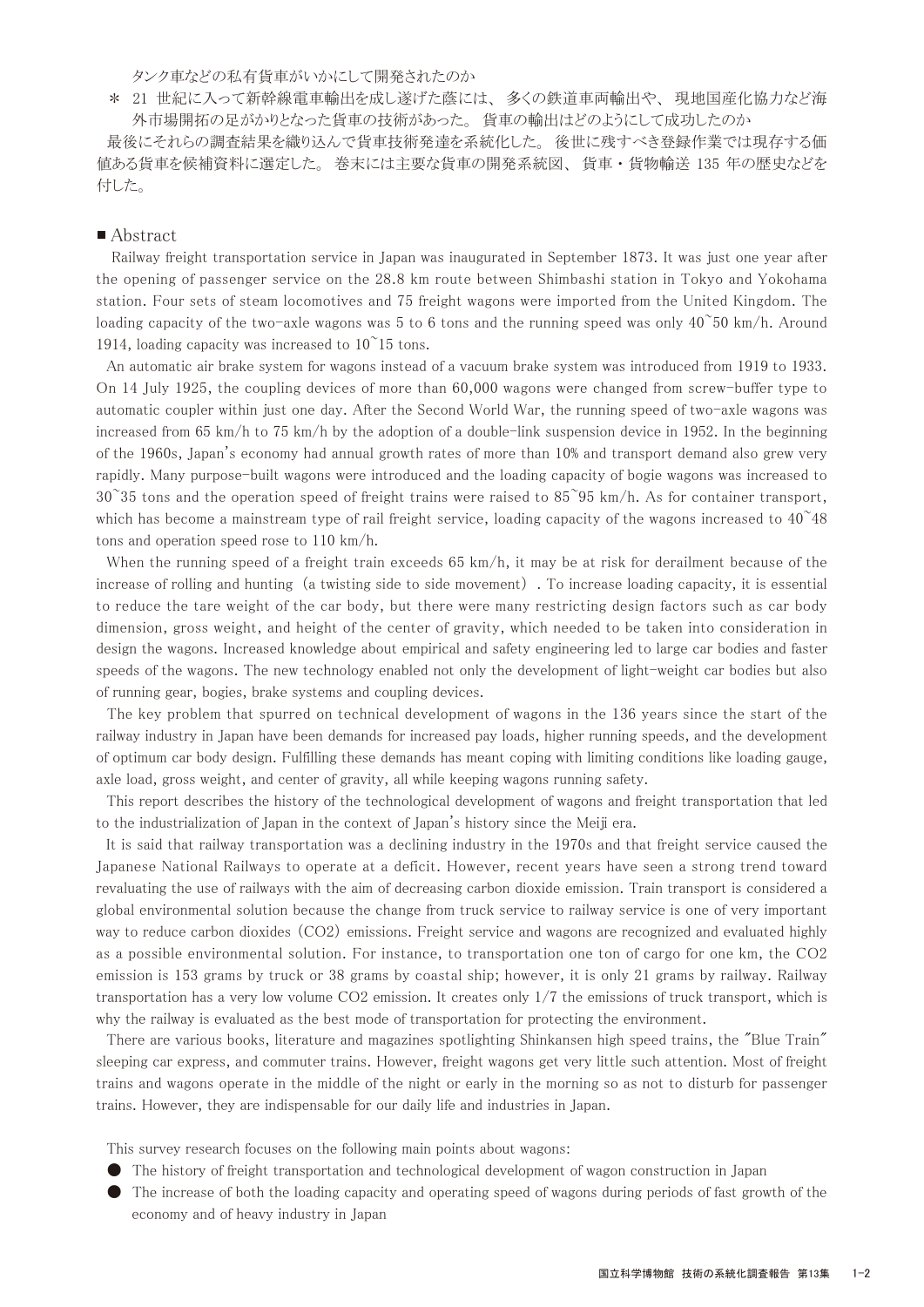- The development and progress of key elements of freight wagons, such as running gear, bogies, brake equipment, and coupling devices
- The development of privately owned wagons, such as large oil tank wagons, LNG tank wagons for transport of LNG at minus 162℃, and huge 48-wheelded, 240 ton payload wagon with severe price and technical competition between rolling stock manufactures. At the same time, the development of LP gas tank wagons which were made with collaboration among all rolling stock manufacturers
- The success of recent exports of high-speed trains to Taiwan, China, and the United Kingdom achieved based on wagon export experience and technical collaboration on domestic production of wagons in foreign countries from the late 1950s to the 1980s.

 The appendix presents diagrams showing the history of technological developments of the major wagons types along with speed, loading capacity and key components.

#### ■ Contents

|                                      | 1 はじめに                   | 3  |  |
|--------------------------------------|--------------------------|----|--|
|                                      | 2 貨車一般                   | 5. |  |
|                                      | 3 明治から現代までの貨車の歩み         | 9  |  |
|                                      | 4 主要な貨車の構造と技術発達          | 27 |  |
|                                      | 5 貨車の装置別技術発達             | 39 |  |
|                                      | 6 私有貨車の技術発達              | 51 |  |
|                                      | 7 貨車技術による国際貢献            | 65 |  |
|                                      | 8 貨車の技術系統化と今後の課題・あとがき・謝辞 | 69 |  |
| 付属資料                                 |                          | 72 |  |
| ①貨車の技術開発系統図                          |                          |    |  |
| ◎ 仏士 : ○= 左 ◇ 圧 +   小 + +++1 エムビ +++ |                          |    |  |

②貨車 135 年の歴史 ・ 代表車輌と技術車輌

③貨車登録候補一覧 (実在保存 ・ 使用中の貨車 9 件)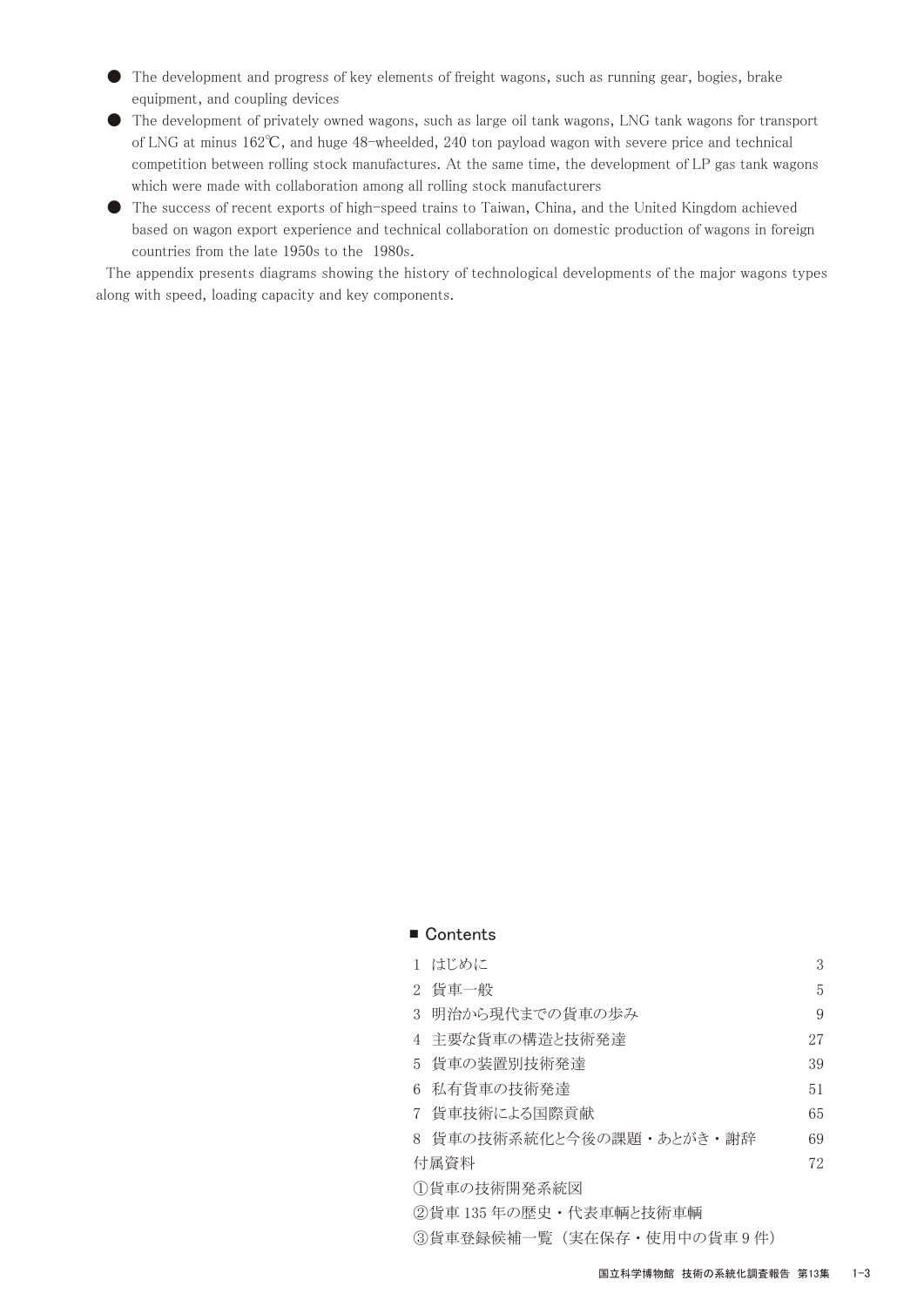**2 産業用大型ガスタービンの技術系統化調査** 

池上 壽和 Toshikazu Ikegami

## ■ 要旨

 ジェームス・ワット (James Watt、 イギリス) が最初の商用蒸気機関を開発してから 15 年後の 1791 年、 同じイ ギリス人のジョン・バーバー (John Barber) によって考案されたガスタービンは、 現代のガスタービンの本質的な 特徴を含むものであった。 しかし、 当時の技術でこれを機関として実現することは困難であり、 ガスタービンが有 効出力を発生するまでには、 それから約百年の歳月を要することなる。 20 世紀初頭、 ようやく有効出力を発生 できるレベルにまで達したガスタービンは、 航空分野での高速流体力学の発達の恩恵を受け、 急速に発展し、 1939 年には世界初のガスタービン発電所が誕生した。

 わが国におけるガスタービンの研究は、 軍による航空機用ジェットエンジンの開発が先行していた。 そして、 1945 年 8 月には、国産ジェットエンジンによる初の推進飛行に成功した。 しかし、その直後に終戦を迎えたため、 ジェットエンジンの開発は中断を余儀なくされる。 終戦により航空用ガスタービンの研究の道は閉ざされたが、 航 空用と共通部分の多い陸舶用ガスタービンの研究は進められ、 1949 年には 2,000 馬力ガスタービンの試験運転 に成功した。

 1950年代前半、国内各社はこぞってガスタービンの開発を進め、様々な試作機が誕生した。 これらの機種には、 空気圧縮機やタービンの要素効率の不足をサイクル上の工夫で補い、 ガスタービン総合熱効率の改善を図る努 力がなされている。 しかし、 純国産ガスタービンは、 1959 (昭和 34) 年、 自家用ガスタービン発電所として認 可された実例があるのみであった。 1950 年代終盤から 1960 年代初めにかけ、 国内各社は先行する欧米諸国の ガスタービンメーカと技術提携を結び、 シンプルサイクルで性能的にも優れた商用ガスタービンの製造を開始し、 本格的に市場に投入した。

 1960 年前後、 日本経済は飛躍的な成長を遂げた。 電気製品が一般家庭にも急速に普及し、 1965 年頃から は冷房の普及などによって、 最大電力の夏季ピークはますます先鋭化した。 火力発電所や原子力発電所に比 べて、 建設期間が短く、 起動停止の容易なガスタービン発電所の建設が各地で行われ、 最新鋭の大型ガスター ビンが導入された。 この時期は、 無冷却のタービン翼を使用する 「第一世代ガスタービン」 から、 強制空冷翼 を使用する 「第二世代ガスタービン」 への移行期でもある。 現在、 第一線で活躍する高性能・高効率ガスター ビンは、 この時期に誕生した第二世代ガスタービンに改良が加えられ進化した機種が多い。

 1980 年代になると、 複合サイクル発電時代を迎える。 複合サイクル発電とは、 ガスタービンによる発電とその 排熱を回収して発生させた蒸気を利用して蒸気タービンでさらに発電するシステムで、 火力発電の主流であった 汽力発電システムを大幅に上回る熱効率が達成され、 複合サイクル発電所は一気にその数を増した。 そして、 大型ガスタービンは、 蒸気タービンに代わって火力発電の主機の役割を担うこととなり、 市場のニーズに応え、 さらなる性能向上が図られていった。

 1978 年にスタートした 「高効率ガスタービン」 プロジェクトでは、 国立試験研究機関と民間企業 14 社が設立し た高効率ガスタービン技術研究組合が、 総合熱効率 55%LHV 以上を目指す 100MW 級ガスタービンの開発に挑 んだ。 10 年にわたるこのプロジェクト通じて取得した各ガスタービンメーカの高度な技術知識の蓄積は、 その後、 わが国独自の 「第三世代ガスタービン」 を生み出す原動力ともなった。

 1990 年代に入り、 1,300℃級から 1,500℃級 「第四世代ガスタービン」 へと急速に性能向上が図られた。 その 発展は、 超耐熱合金の開発や結晶制御技術の適用による材料強度の向上、 タービン翼に対する高度な冷却技 術の適用、 世界に先駆けて実用化に成功した予混合燃焼技術の継続的な改良などに支えられるところが大きい。 そして、 2007 年には、 国産 1,500℃級大型ガスタービンによる複合サイクル発電所が世界最高水準の熱効率 59%LHV を達成した。

 巻末に、 今回の系統化調査でリストアップしたエポックメイキングな技術、 キーテクノロジー及び周辺技術が時 代の流れの中で、 相互にどのような関係にあり、 一つの技術の源流となったものは何であったかを明らかにした 技術の系譜を 「産業用大型ガスタービン技術の系統図」 として示した。 さらに、 巻末付録では、 本編に採り上 げることはできなかったが、 技術史に足跡を残すガスタービンを紹介する。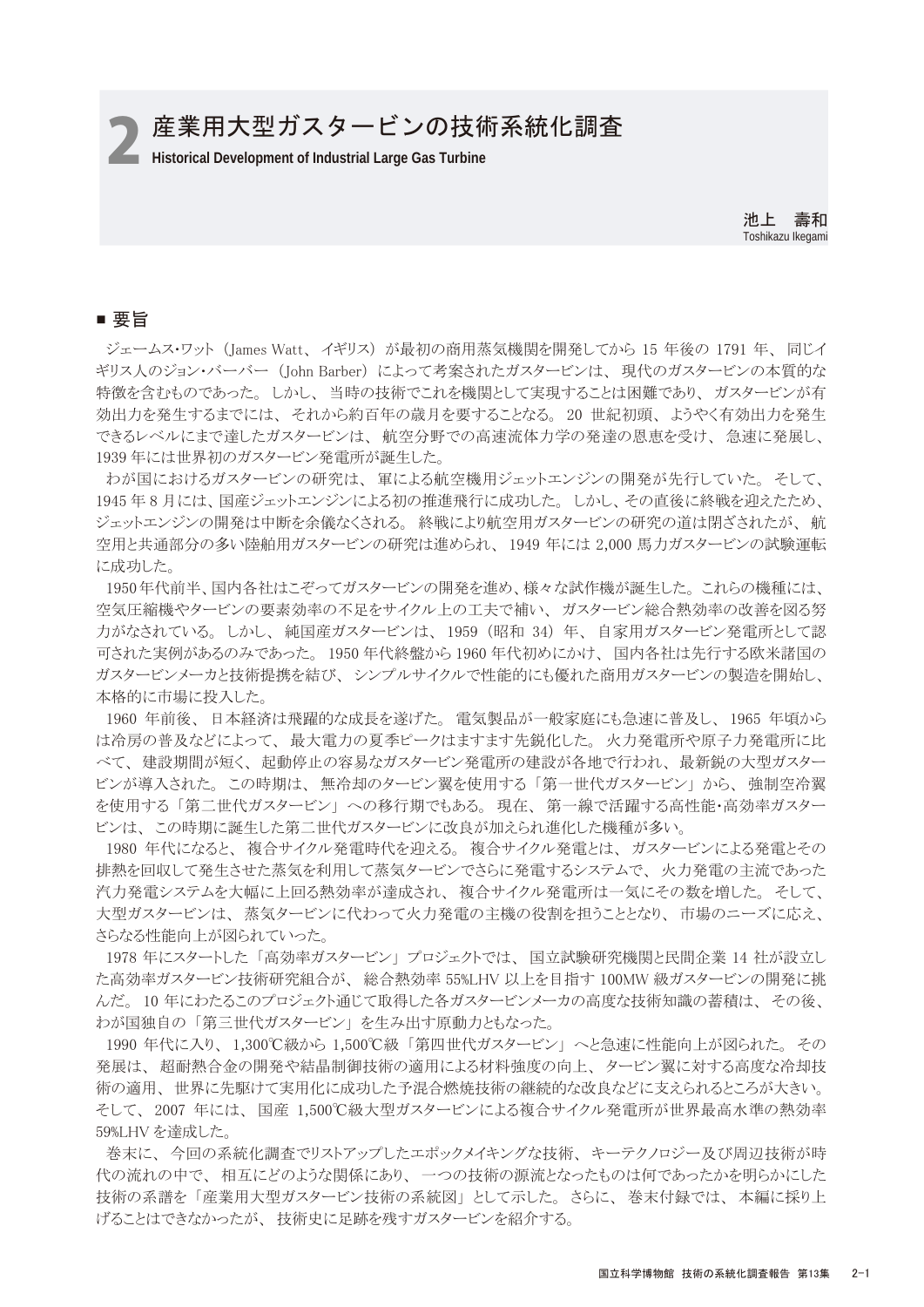### ■ Abstract

 In 1791, fifteen years after James Watt introduced his first commercial steam engine, John Barber introduced a gas turbine that included the essential characteristics of a modern gas turbine. However, it was difficult to realize with the state of the art technologies at that time, and it took nearly a century to generate an available power output. In the beginning of the 20th century, as a result of rapid improvement in high-speed aeronautic fluid dynamics, gas turbine technology had reached a level that enabled the world's first gas turbine power plant to be built and to generate electricity in 1939.

 Japan's gas turbine research was focused on developing a jet engine for aviation applications. In August 1945, Japan's first flight using a domestic jet engine succeeded. However, when World War II ended, jet engine research was terminated. Although jet engine research was discontinued, gas turbine research for land and sea applications continued. In 1949, Japan successfully test operated a 2,000-HP industrial gas turbine.

 In the first half of 1950, many domestic manufacturers started to develop prototype gas turbines and various gas turbines were created. This work mainly focused on improving the gas turbine heat cycle to compensate for the lack of efficiency of compressors and turbines. In 1959, a wholly domestic gas turbine was accepted for use only in private power plants. From the late 1950s to the beginning of 1960, domestic gas turbine suppliers partnered with the U.S. and European countries to manufacture simple cycle industrial gas turbines for the market.

 In the beginning of the 1960s, the Japanese economy made an extraordinary improvement. Electrical appliances became readily available in most standard homes, and, in 1965, the spread of air conditioners made electricity demand peak in the summer. Since the gas turbine power plant had a short construction period and was easy to start and shut down, many large, advanced gas turbine power plants were built as peak-savers. It was a transition period from first generation gas turbines that used a non-cooling turbine blade to second generation gas turbines that used as forced air cooling turbine blade. The high performance and high efficiency gas turbines now operating in the market are improved and refined versions of the second generation gas turbines.

 In 1980, the combined cycle era began. A combined cycle power plant is a power plant system that produces electricity from gas turbines and uses its waste gas to generate steam to produce electricity from a steam turbine. Its efficiency exceeded that of the conventional power plants that were most popular at that time and the number of combined cycle power plants increased tremendously. Eventually large gas turbines begin to replace conventional steam turbine power plants and their efficiency increased in line with the market needs.

 In 1978, the "Moonlight Project" started and the Engineering Research Association for Advanced Gas Turbines was formed by 6 national research institutes along with 14 companies striving to develop a 100-MW gas turbine that could achieve more than 55%LHV combined cycle efficiency. The combination of the advanced technologies of each gas turbine manufacturer throughout the 10-year project laid the foundation of Japan's unique third generation gas turbines.

 In 1990, a fourth generation gas turbine improved performance rapidly with a firing temperature increased from 1,300 to 1,500℃. The improvements were made possible by an increase of material strength due to the development of super alloys and the adoption of crystal formation control, advanced turbine blade cooling technology, and continuing improvements of dry low-NOx combustor, which was the world's first proven premix fuel gas firing technology. In 2007, the world's highest efficiency combined cycle power plant of 59%LHV was achieved by a domestic 1,500℃-class gas turbine.

| 1. はじめに                   | 79  |
|---------------------------|-----|
| 2. ガスタービンの基本              | 81  |
| 3. 第一世代から第二世代へ : 誕生から独り立ち | 85  |
| 4. 複合サイクル発電時代             | 98  |
| 5. 第三世代:高性能·高効率ガスタービン     | 111 |
| 6. ガスタービンの発展を支える要素技術      | 122 |
| 7. 第四世代 : 更なる高効率化         | 134 |
| 8. まとめと考察                 | 139 |
| 技術の系統化                    |     |
| 付録                        |     |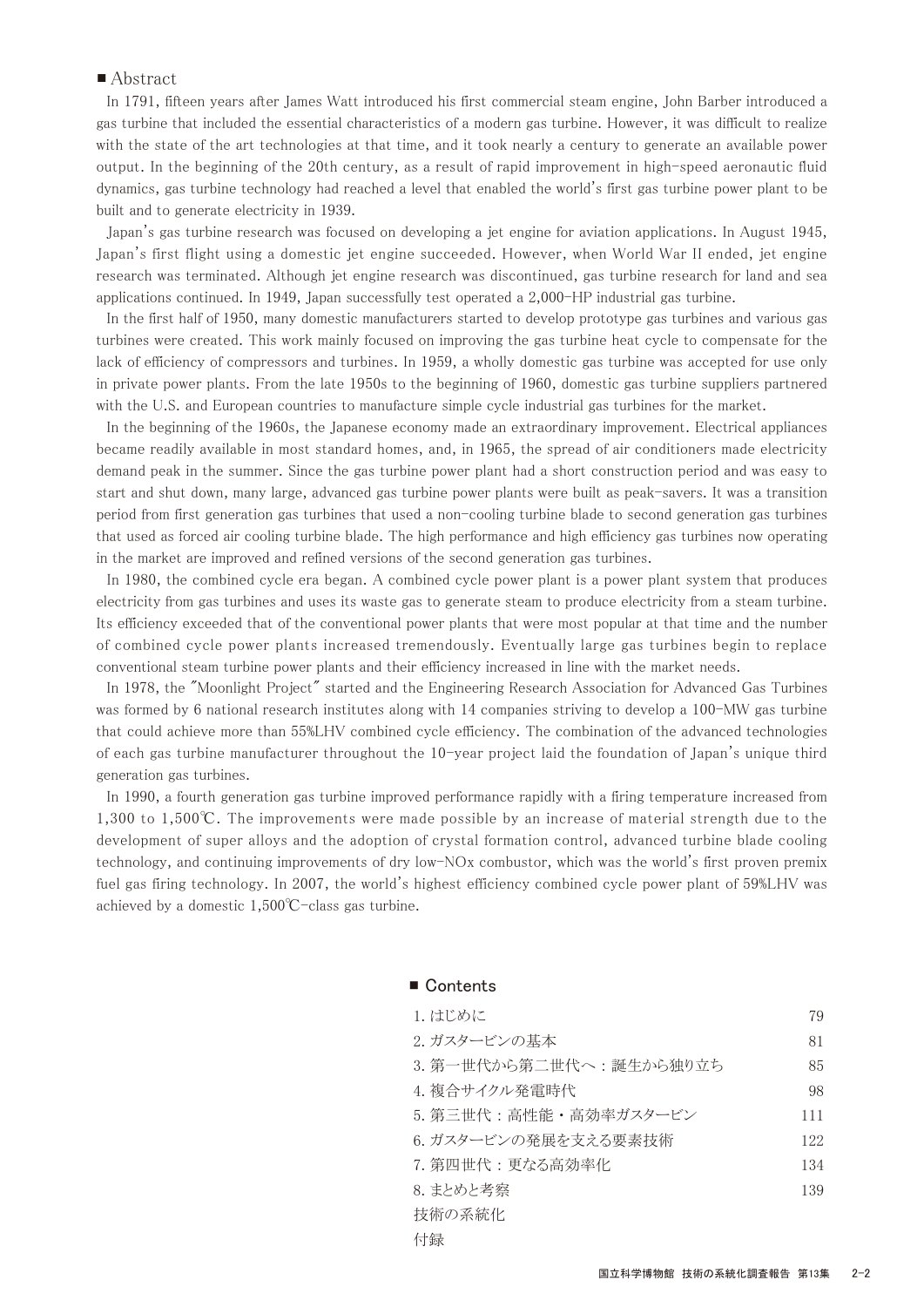## 3 **Historacal Development of Ferrite Technologies** フェライト技術の系統化

一ノ瀬 昇 Noboru Ichinose

## ■ 要旨

 セラミックスは、 古代からの天然原料を成形、 焼成した陶磁器に代表される伝統的なセラミックスと近年開発さ れた精選された原料を用い、 細かく制御された製造方法により得られるファインセラミックスに大別される。 ファイ ンセラミックスは要求される機能に応じてますます高度化 ・ 高機能化され、 エレクトロニクセラミックスはその代表 的なものである。

 エレクトロニクセラミックスは、 セラミックスのもつ磁性、 絶縁性、 誘電性、 圧電性、 半導性が優れており、 電 子機器産業分野で幅広く活用されている。 本調査ではこれらエレクトロニクセラミックスの中から磁性を有するフェ ライトを取り上げ、 電子機器製品に応用される基盤技術、 エポックメーキング技術を中心に、 当該技術発展の歴 史をサーベイし、 その技術の系統化を図ることを目的としている。

 フェライトが本格的に工業化されてから約 75 年が過ぎようとしている。 この間、 1950 年から 1980 年迄の 30 年 間は、 フェライトの学問と工業が世界各国で飛躍的に発展したフェライトの黄金時代であった。 現在でもフェライト の生産はそこそこ行われているが、 生産量では中国、 韓国、 インドなどに追い抜かれつつあり、 日本の優位性 が脅かされている。 日本発信のフェライトが今後ともその地位を維持するためには、 産官学による一層のたゆま ぬ開発努力が必要とされている。

#### ■ Abstract

Usually ceramics are including two categories of traditional and fine ceramics. Traditional ceramics such as cement, porcelain, glass and refractory are prepared using natural resources. On the other hand, fine ceramics are obtained by highly refined raw material, rigorously controlled composition and strictly regulated forming and sintering.

 Electronic ceramics are typical fine ceramics and defined as ceramics which display magnetic, insulating, dielectric, piezoelectric and semi-conducting properties which are useful in the production of electronic devices.

 Among electronic ceramics, ferrites are chosen because they are invented in 1932 by two Japanese scientists and have fundamental and epoch making technologies in electronic device applications. This article provides a comprehensive survey of the historical development of the science and technology of ferrite materials as well as applications of the ferrites.

 In 75 years since ferrites were developed, Japan could lead the world in production and technology. Especially, the public attention was thoroughly aroused as to the scientific and technological importance of ferrites after the 1950s to 1980s, because the new applications such as radio, television, carrier telephony, computer circuitry and microwave devices were rapidly expanding.

 Recently, the production of ferrites in China, Korea and India are increasing year by year, so it may be difficult for Japanese companies to maintain their advantages in the ferrite industry. In order to keep them, further continuing and persistent efforts covering government, industry and academy are strongly required.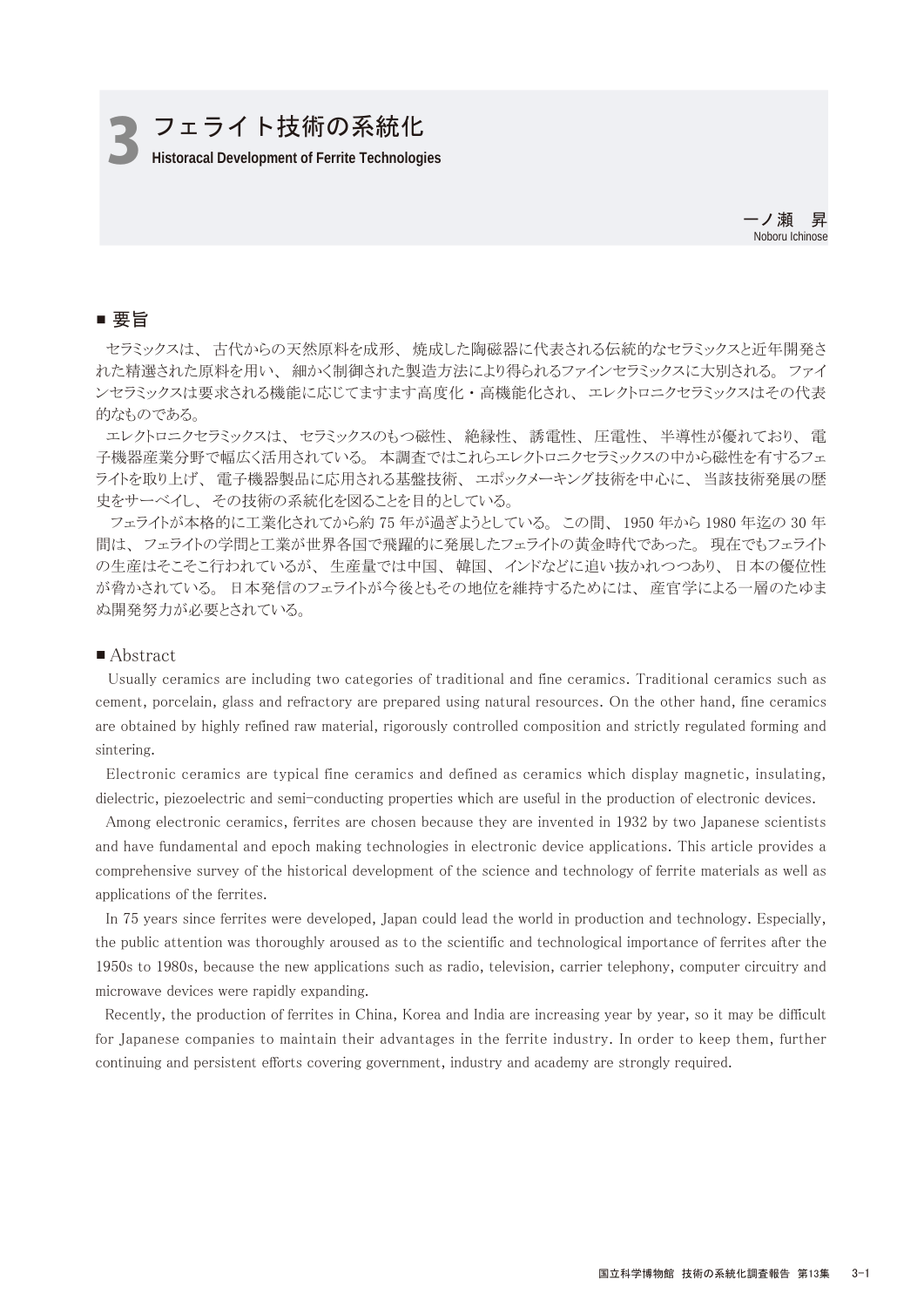| 1. はじめに                 | 149 |
|-------------------------|-----|
| 2. フェライトの概要             | 150 |
| 3. フェライトの基礎             | 155 |
| 4.フェライトの製造法             | 158 |
| 5. 各種フェライト材料            | 164 |
| 6. フェライトの応用             | 169 |
| 7. フェライトの特殊な応用          | 176 |
| 8. フェライトの技術発展と高機能化      | 184 |
| 9. フェライト技術の系統化          | 205 |
| 10. 考察とまとめ              | 208 |
| 11. 登録資料候補一覧            | 209 |
| 付録 JIS 用語集 (JIS R 1600) | 210 |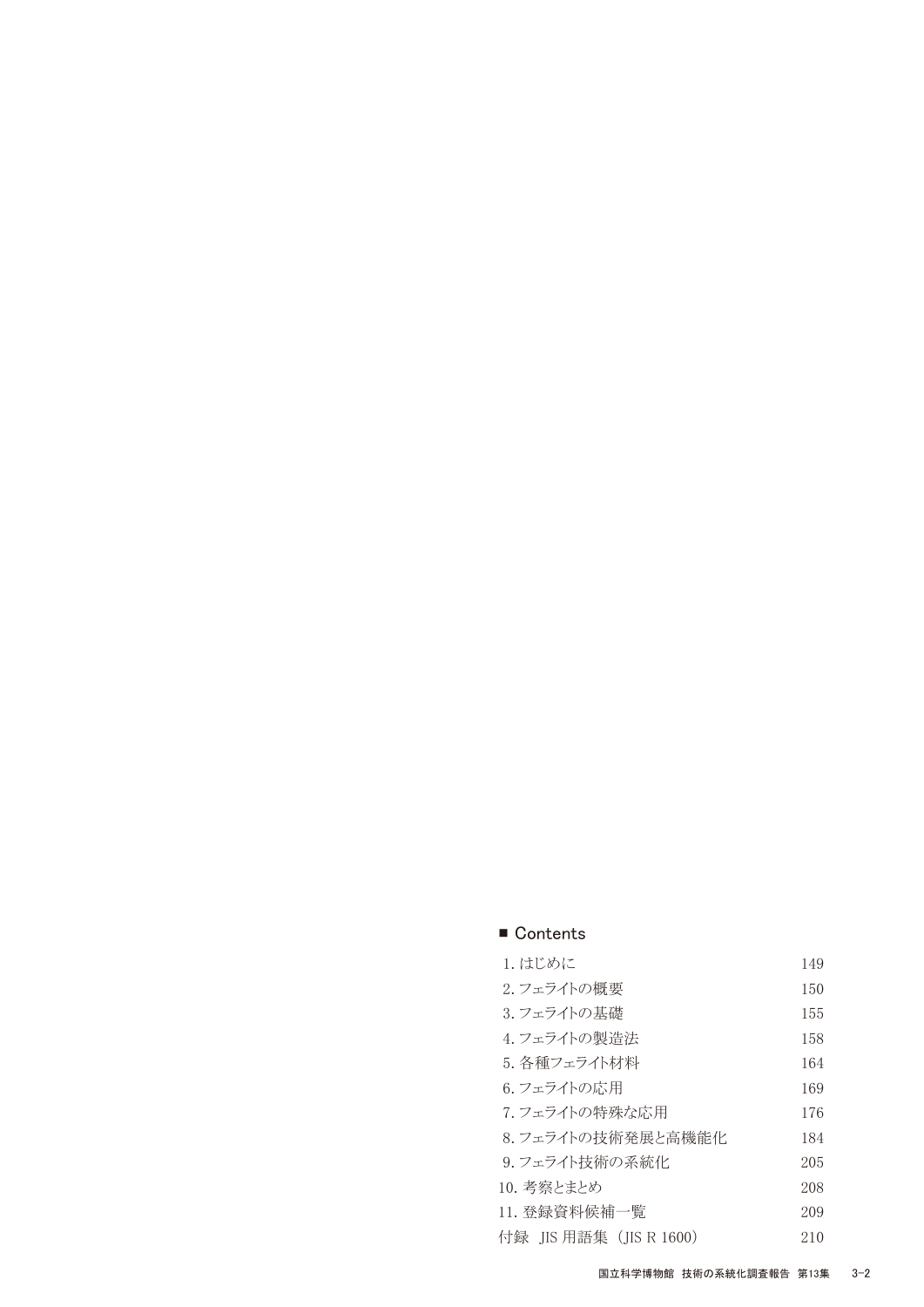## 4 **Historical Development of Titanium Production Technologies** チタン製造技術の系統化

## ■ 要旨

 チタンは元素として発見されたのは 19 世紀初頭ではあったが、 天然に存在する酸化物を主体とする鉱石 TiFeO2 からチタンを抽出するためには精錬のための化学的基礎データーならびに高度な精錬技術とそれに関連 する真空技術、 不活性ガス精製技術、 高圧容器製造などが完成される第二次世界大戦後を待つ必要があった。

 チタンの鉱石は全世界に幅広く分布しており、 日本にも古くは砂鉄を採取して玉鋼 (日本刀の原料) を作って いた東北、 鳥取地区などでは 30%程度含有するものが戦前の鋼研究で有害な元素として認識されていた。 チ タンの精錬は 1930 年代ヨーロッパでクロール博士が基礎技術を開発し、 アメリカに移って戦後工業化に成功して いた。 日本は第二次大戦後の混乱期にもかかわらずチタンの将来性をいち早く感じ取り、 京都大学、 大阪大学、 神戸製鋼で共同研究が始められた。 その後、 通産省の行政指導もあり精錬については大阪チタニウム㈱を中心 に進められ、 次いで創業した東邦チタニウム㈱の二社に集約された。 米クラーク博士の来日を受け、 二社とも技 術的先進性の先鞭を付けるきっかけとなった。 昭和 26 年 (1951 年) より日本において金属チタンの原料である スポンジチタンの製造が開始された。 スポンジチタンは昭和30年(1955年)に初めてアメリカへ輸出され、年々ロッ トの大型化と省エネ化が進められ、 世界で最も高純度でかつ低コスト生産が可能となった。 近年は酸化チタンを 直接還元する新精錬法も研究開発されつつあり、 日本においても独自技術が開発されている。

 スポンジチタンを溶解して鋳塊を作り、 以下鍛造、 圧延、 押出し、 鋳造などの展伸材製造は日本において 1955 年から開始された。 溶解はアメリカで開発されたばかりのアーク溶解法が適用され、日本独自のサイドチャー ジ法も取入れられ、 低コスト、 大型化をリードした。 アーク溶解法の他にプラズマアーク、 電子ビームなども最終 展伸材形状に対応した溶解法も開発された。

 溶解に続く素形材製造では戦後の兵器関連の製造禁止令を受け、 日本は化学工業に用いられる純チタン材製 造に特化した。 純チタン製造においては鍛造、圧延、管の各製造で鉄鋼製造設備がそのまま適用できたことから、 鉄鋼の大型化の流れにのって、 純チタン材製造も大型化がスムースに進展した。 チタン合金材を主体に進めて いたアメリカやヨーロッパ諸国がチタン専用として小型設備でまとまってしまったのとは異なる点であった。

 チタン板材の製造は日本のチタン製造を代表するもので、 世界一に発展した大型鉄鋼製造設備にその製造を 組入れることによって、 最高品質かつ低コストの大型板材の供給が可能となり、 現在では純チタン市場では世界 の約半分のシェアを占めるに至った。

 管材の製造はシームレス管においては戦後フランスで開発されたガラス潤滑押出し技術をいち早く導入し、 ステ ンレス鋼シームレス管に採用されていたものが純チタン管製造にも利用された。 溶接管製造でもステンレス鋼設 備が転用され、 純チタン特有の成形特性をロール成形に反映させ、 1970 年前後に開発された渦流探傷ならび に超音波探傷装置を組入れて材質の信頼性を向上させた。 これらを絶対的な安全性が要求される火力 ・ 原子力 発電所復水器へ適用することに成功し、 純チタン溶接管の世界的供給基地となった。

 鋳造は従来技術が適用できないため、 溶解法、 鋳型ともに新しく研究開発がされた。 先行していたアメリカの 製造技術に追随するも、 1990 年前後に出現したゴルフのドライバーヘッドに代表される一般消費財への適用は 1960 年代とは異なる溶解法、 鋳型材ならび鋳造法の開発となり、 日本独自の開発が行われた。

 本調査ではチタン元素の発見からひもとき、 工業化への道のりを精錬、 溶解そして各種形状の製品を製造する ための素形材製造技術へと系統化を多面的視野から試みた。 最後に今後の技術進展を展望するとともに、 さら に民生化するための考察も行った。

#### ■ Abstract

While titanium oxide was discovered in the early nineteenth century, vacuum technology, refining techniques using argon gas and manufacturing techniques using the high pressure chamber were needed to produce titanium metal as an industrial metal after the Second World War.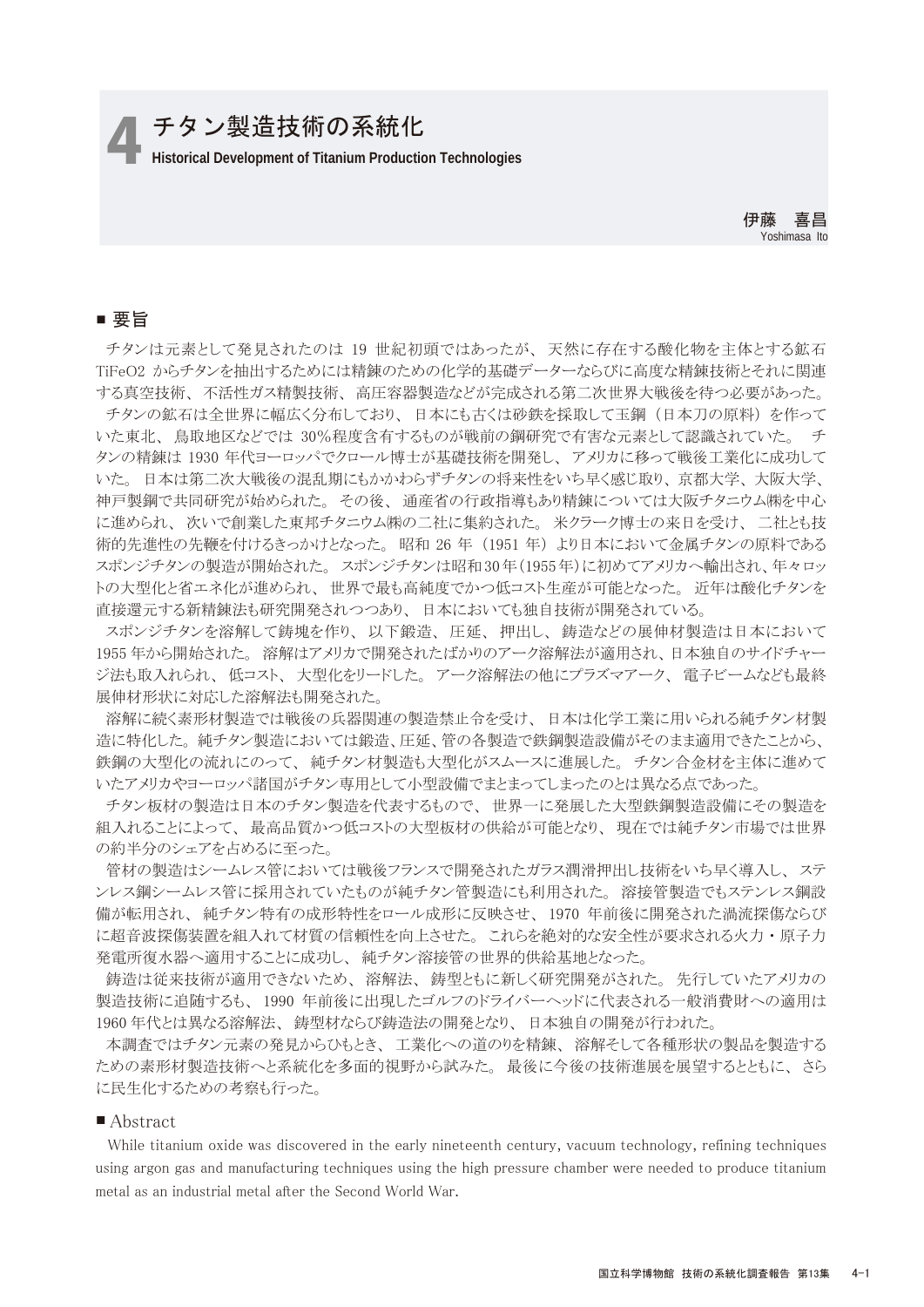Titanium ore is distributed vastly worldwide. In Japan, Tohoku and San-in area arefamous for Tamahagane, which is the raw material for producing traditional Japanese swords, but its TiO2 content is less than 30 to 40 percent. The Japanese titanium industry imports ore with a higher TiO2 content of more than 50 to 90 percent which exists in Australia, India, USA, China, Russia and other countries.

 Dr. William J. Kroll developed the process for refining pure titanium in Belgium during the Second World War and escaped to the U.S.A before Hitler invaded Belgium. It was about ten years before the industrial production of titanium started. After the Second World War, the U.S. government recognized the importance of titanium as an aircraft material because U.S. jet fighters were inferior to Soviet ones in aerial combat during the Korean War. U.S. industry started sponge titanium production in 1949. Japanese industry had already started research on titanium in 1947.foreseeing the bright future of titanium.

 There are two categories of titanium production: sponge titanium production for raw materials and titanium mill production for industrial materials. Osaka Titanium was established in 1951 for producing sponge titanium and Toho Titanium followed in 1953. In that year, the Japanese government invited Dr. Kroll to lecture on sponge titanium production. The two companies started to export sponge titanium to the U.S.A. in 1954. Mr. Henry Gilbert of the U.S.Bureau of Mines was also invited to teach about consumable electrode ark melting technology to Kobe Steel and Sumitomo Metals, and they started to melt sponge titanium into ingots in 1954.

 Ingot making, forging and rolling of titanium started in 1955 in Japan. Titanium mill demand in the 1960's was so small that major steel companies such as Sumitomo Metals and Kobe Steel produced titanium mill products at a small scale and then were able to use their highest performance steel mills when the big demand for titanium mill products occurred in 1980's. Japanese titanium mill products, especially commercially pure titanium, have the high performance properties such as good gauge in thickness, the widest and longest,sheets and plates in the world and well controlled grain size and crystal texture for easy deforming or shaping. Nippon Steel joined in this field in 1984.

 Japanese titanium sponge is also of high quality because of its controlled elemental content and very low impurities. This titanium sponge is the standard raw material for jet engine companies and aircraft companies around the world. Good quality titanium mill products in Japan are also based on this Japanese sponge titanium.

 Now, the Japanese titanium industry supplies thirty percent of the sponge and twenty-five percent of the titanium mill products in the world.

 In this report, I first introduce the discovery of the element titanium and the work done to refine titanium metal in the U.S.A. before the Second World War. Next, I introduce the development of the Japanese titanium industry for sponge titanium and titanium mill products. Last, I summarize the content and discuss future trends and the ways in which titanium might be used.

| 1. はじめに            | 213 |
|--------------------|-----|
| 2.日本におけるチタン産業発展の推移 | 214 |
| 3. 金属チタンの誕生        | 216 |
| 4. 精錬技術の系譜         | 226 |
| 5. 溶解技術            | 235 |
| 6. 素形材製造技術         | 239 |
| 7. まとめと考察          | 258 |
| 8. チタン製造技術の系統化     | 260 |
| 9.あとがき、 謝辞         | 262 |
| 付録                 | 263 |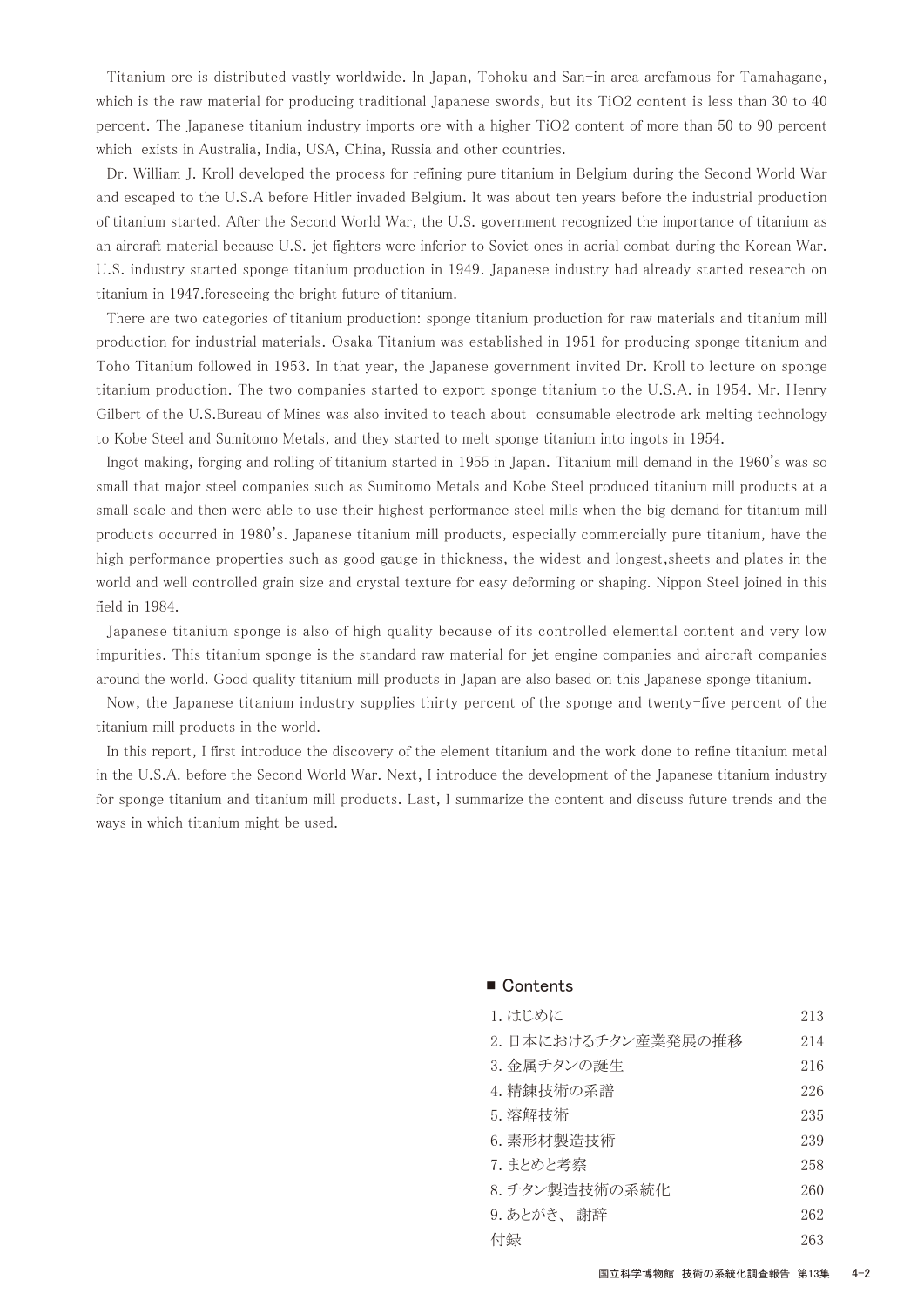## 鉄鋼業の計測・制御技術の系統化

5**Systematization of Technology, "Instrumentation and Control in the Steel Industry"**

岩村 忠昭 Tadaaki Iwamura

### ■ 要旨

 大島高任が現在の釜石に日本最初の高炉を建てて今年 (2008 年) でちょうど 150 年になる。 一方、 世界で 最初のコークス高炉は 18 世紀初頭であり、 最初の木炭高炉にいたっては紀元前にできている。 何処をはじまり として比較するのかは難しいが、 いずれにせよ、 日本の近代的鉄鋼業の始まりは遅い。 また、 第 2 次世界大戦 直後では日本は鉄鋼業も壊滅状態であり、 戦争で生じた鉄屑の電気炉を使っての再生から再出発となった。 そ の日本がこの半世紀近く、 世界の 1 割以上の粗鋼を生産し続けている。 また同時に、 各種の操業技術あるいは 設備技術を世界に発信しており、 量から質への転換により 1970 年代半ばからは世界のリーダー的存在といって 過言ではない。 この半世紀の動きを振返ることで、 日本はどのようにして現在の地位を手に入れたのか、 鉄鋼の 設備技術者の立場から考えてみたい。

 2 章で日本の鉄鋼業の状況を概括する。 戦後の状況は 「(a) キャッチアップ期」、 「(b) 高度成長期」、 「(c) 量から質への転換期」、 「(d) 国際比価への転換期」 の 4 つに大きくは分けられる。 1955 ~ 1975 である (b) の時期に鉄鋼の粗鋼生産量は 1.2 億トン/年に達し、 世界の 15%以上を生産するにいたっている。 しかし生産 設備や生産技術のほとんどは 「欧米発」 のものであり、 日本はこの時期にそれらの技術を自分のものに消化して いった。 1975 ~ 1995 である(c)がもっとも重要な時期であり、操業面でも鉄鋼設備や技術面でも大きな進歩があっ た。 この時期に大きく発展した技術の一つに IT 技術があり、 それが鉄鋼の計測 ・ 制御技術を、 ひいては日本 の鉄鋼の技術を進歩させ、「日本発」 の技術として海外に技術供与する。 その後 (d) の 1990 ~現在において、 韓国 ・ 台湾や中国等の新しい鉄鋼への参入国と生産コストで戦うことになる。 労務費や本社費に圧倒的な差があ り、 苦戦を強いられ、 リストラや大型合併が生じる。 しかし 21 世紀に入っての、 中国における新しい鉄鋼需要 が世界の第 2 次成長を起こし、 日本においても生産量が維持 ・ 拡大されている。 日本の鉄鋼業のもっとも大きな 特長は 「臨海一貫製鉄所」 での新しい設備による生産を基本としていることであり、 原料に制約されない、 かつ 高い技術力に支えられた操業が、 低い生産コストと高い製品品質を維持している。

 3 章で鉄鋼の主要プロセスについて戦後の日本における進歩を示している。 プロセス上の大きな変革は、 製鋼 工程における 「平炉から転炉へ」と 「造塊・分塊から連続鋳造へ」 の二つだけである。 進歩の多くは、設備の 「大 型化」 と 「連続化」、 そして計測 ・ 制御技術を中心とした 「プロセスの見える化」 である。

 4 章で鉄鋼における制御系を中心とした設備技術の同時期の進歩を示している。 先ず計測 ・ 制御技術では欧 米からの熱管理思想の導入が出発点である。 官学からの指導や協力もあり、 熱管理のための計測制御が鉄鋼 設備の計装化を拡大していった。 計測関係の開発では鉄鋼メーカ自身の力によるものが多く、 非接触計測の採 用、 in situ センサの採用、 さらには品質センサの重視が特長である。 制御では 1970 年代のサプライヤによるデ ジタル化の推進がもっとも大きな貢献をしており、 DCS や PLC の存在が複雑な制御を容易に実現している。 計 算機技術ではミニコンのプロセス計算機化、 自律分散技術の普及、 そしてマイコンを中心とするシステムのオー プン化が大きな貢献を行なっている。 電気技術では最も大きなものは圧延機電動機の交流化であり、 また電磁 力や誘導加熱等の技術の各種応用がある。 最後に制御論理では AI 技術を含めた経験則の活用や新しい制御 理論の導入が進んでいる。 なおこれらの各種技術の競争と協調の場として、 日本鉄鋼協会の下部組織である例 えば計測部会等がある。 鉄鋼メーカ同士の情報交換の場だけでなく、 ある場合は鉄鋼で先行した技術の他の産 業への普及の場ともなった。

 5 章では鉄鋼プロセスの進歩に大きなきっかけを与えた個別課題を選んで、 それらの系譜と評価をまとめている。 (1) 高炉プロセスの見える化、 (2)μ波応用計測システム、 (3) 溶鋼の温度 ・ 成分のオンライン測定と転炉終 点制御、(4)連続鋳造溶鋼レベル測定と制御、(5)圧延プロセスにおける板厚制御の進歩、(6)鋼板形状の制御、 (7) 製品品質センサとプロセスの見える化の7つのテーマについて記している。 いずれの場合も 「プロセスの見 える化」 がそのきっかけや進歩の key となっているが、 多くは機械技術をも含めた総合技術の成果である。

 6 章は全体のまとめであり、 技術の系統化と今後の課題をまとめている。 鉄鋼プロセスにおいては、 (1) 臨海 一貫製鉄所の建設、 (2) 平炉における熱管理思想の実現、 (3) 平炉の転炉化と転炉の高度化、 (4) 連続鋳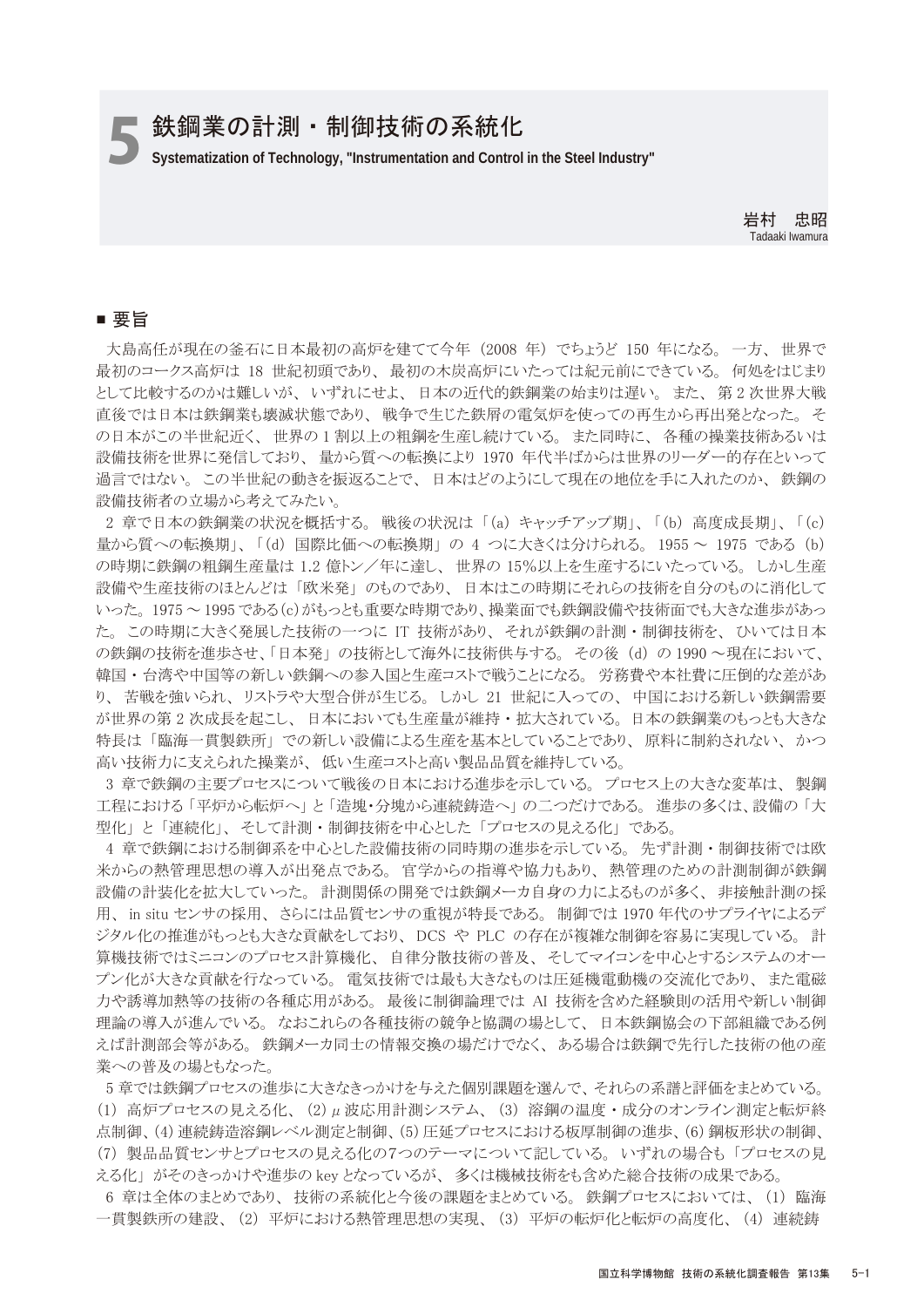造化とその高度化、 (5) 高炉の見える化と安定化、 (6) 圧延設備の高機能化と連続化となる。 制御系設備技 術においては、 (1) 熱管理思想の導入と実現、 (2) 官学民での指導と鉄鋼協会共同研究組織の存在、 (3) 1970 年代のデジタル化と DCS,PLC の導入、 (4) プロセス計算機の早期導入とそれへの習熟、 (5) パソコンの 活用とオープン化への動き、 などが大きなインパクトとしてあげられる。

#### ■ Abstract

It's been about 150 years since Takato Oshima constructed the Japanese first blast furnace in what is now Kamaishi City. The world's first coke furnace, however, was constructed at the beginning of the 18th century, and the first charcoal furnaces go back to ancient times before the current era. Although it's difficult to compare the origins of furnaces between countries, it can be said nevertheless that Japan's modern steel industry began relatively late. Furthermore, World War II left Japan and its steel industry in a state of destruction, and the reemergence of the steel industry began with the use of scrap steels that generated during the war.

 For nearly a half century, this resurgent Japan has been producing more than 10 percent of the world's supply of crude steel. During this time, moreover, Japan has been disseminating a variety of new operating technologies and facilities technologies to the world, and it would be no exaggeration to say that Japan has been a world leader in this area since the middle of the 1970s. Looking back at the trends of this last half century, I would like to consider how Japan got its current position from the viewpoint of a facilities engineer in the steel industry.

 In Chapter 2, I provide an overview of Japan's steel industry. Its development after the war can be divided into four main periods: (a) "catch-up" period, (b) high-growth period, (c) shift-from-quantity-to-quality period, and (d) international-parity period. Period (b) ran from 1955 to 1975, and during this time, crude-steel production in Japan achieved an annual rate of 120 million tons or more than 15% of world production. In this period, however, most production facilities and production technologies were of European or American origin, and those technologies came to be assimilated into those of Japan. Period (c), which covers the years from 1975 to 1995, is the most important period of all as great progress was made not only in operational aspects but also in steel facilities and technologies. One of the technologies that developed significantly during this time was information technology (IT), which helped to advance instrumentation and control technologies, and by extension, Japanese steel-production technologies overall. These "Japanese technologies" made contributions to the steel industry overseas. Finally, in period (d), which covers 1990 to the present, Japan found itself competing in production cost with new participants in the steel industry such as Korea, Taiwan, and China. The dramatic disparity in labor costs, corporate costs, and other expenses forced Japan into a hard fight giving rise to restructuring and major mergers in the steel industry. However, on entering the 21st century, new demand for steel in China gave rise to a second period of growth in the world steel industry, and production volume in Japan also has either held steady or expanded.

 In Chapter 3, I describe the progress made in Japan after the war with regard to major steel-production processes. During this time, there were only two significant changes in the steel-production process: shift from open-hearth furnaces to converters and shift from ingot casting to continuous casting. Most of the advances involved the move toward larger facilities and continuous operation as well as "process visualization" centered about instrumentation and control technologies.

 In Chapter 4, I describe the advances made in the same period in facilities technologies centered about control systems in steel production. First, in relation to instrumentation and control technologies, I describe the introduction of heat management concepts from Europe and the United States. At this time, the steel industry also received guidance and assistance from the government and academic institutions, and the adoption of instrumentation and control systems for heat management helped to expand the instrumentation of steel-production facilities. In the area of measurement, steel manufacturers often took it upon themselves to develop sensors, and they came to adopt non-contact measurement systems and "in-situ sensors" as well as quality sensors. In the area of control, the conversion to digital control equipment by system vendors in the 1970s made the greatest contribution, and the coming of distributed control systems (DCS) and programmable logic controllers (PLC) simplified the implementation of complex control tasks. Also, in the area of computer technologies, introduction of process computers using minicomputers, the spread of autonomous distributed